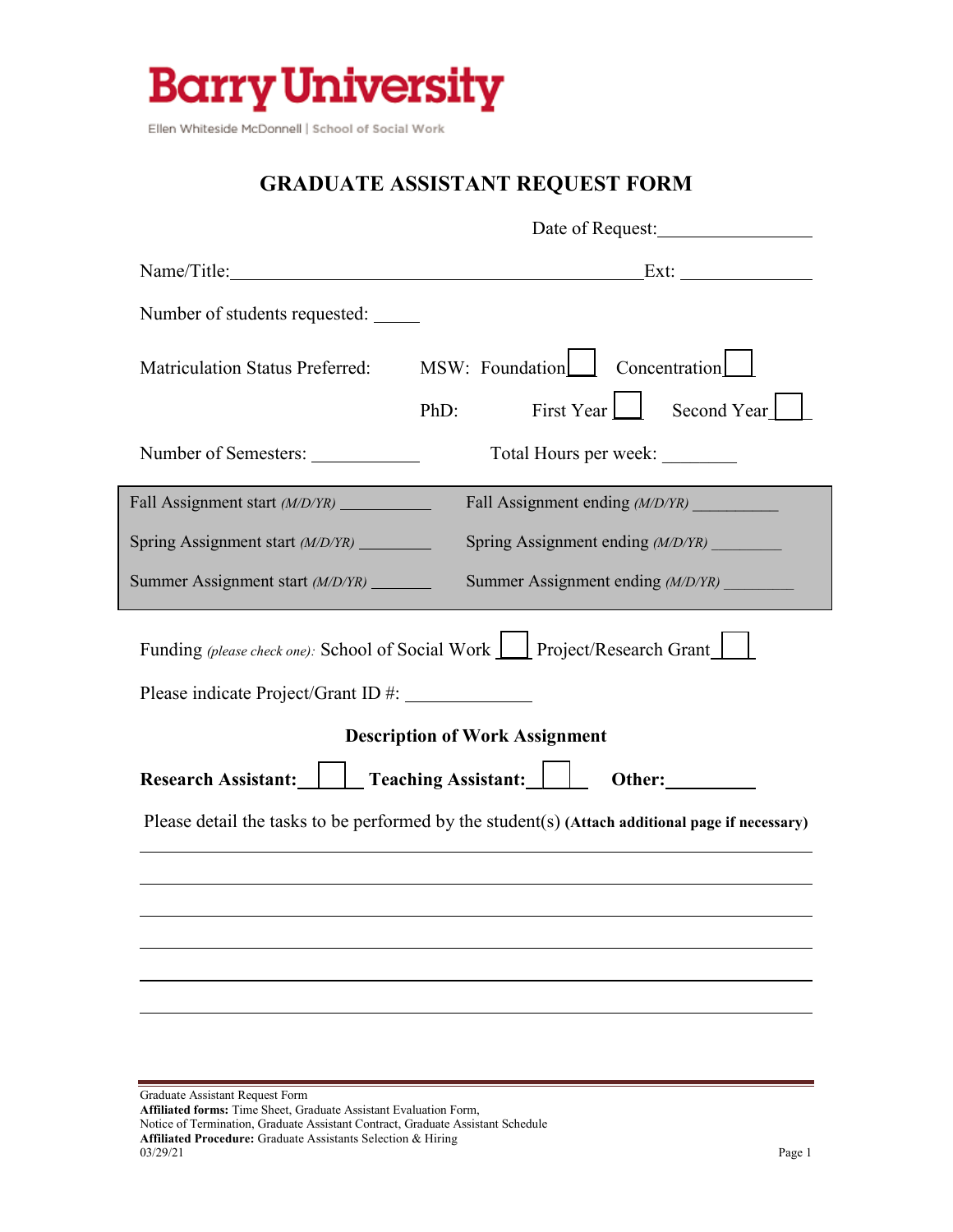## **Barry University**

Ellen Whiteside McDonnell | School of Social Work

| Learning Outcomes:                                                                                                                                                                                                                                                                                                                                                    |      |
|-----------------------------------------------------------------------------------------------------------------------------------------------------------------------------------------------------------------------------------------------------------------------------------------------------------------------------------------------------------------------|------|
| $1.$ $\frac{1}{\sqrt{2}}$ $\frac{1}{\sqrt{2}}$ $\frac{1}{\sqrt{2}}$ $\frac{1}{\sqrt{2}}$ $\frac{1}{\sqrt{2}}$ $\frac{1}{\sqrt{2}}$ $\frac{1}{\sqrt{2}}$ $\frac{1}{\sqrt{2}}$ $\frac{1}{\sqrt{2}}$ $\frac{1}{\sqrt{2}}$ $\frac{1}{\sqrt{2}}$ $\frac{1}{\sqrt{2}}$ $\frac{1}{\sqrt{2}}$ $\frac{1}{\sqrt{2}}$ $\frac{1}{\sqrt{2}}$ $\frac{1}{\sqrt{2}}$ $\frac{1}{\sqrt$ |      |
|                                                                                                                                                                                                                                                                                                                                                                       |      |
| 2. $\qquad \qquad$                                                                                                                                                                                                                                                                                                                                                    |      |
|                                                                                                                                                                                                                                                                                                                                                                       |      |
| $3.$ $\overline{\phantom{a}}$                                                                                                                                                                                                                                                                                                                                         |      |
|                                                                                                                                                                                                                                                                                                                                                                       |      |
| Signature of person requesting a GA: Date: Date: Date:                                                                                                                                                                                                                                                                                                                |      |
|                                                                                                                                                                                                                                                                                                                                                                       |      |
| Office of Student Services Use Only                                                                                                                                                                                                                                                                                                                                   |      |
| Request Reviewed by: Dated of Review:                                                                                                                                                                                                                                                                                                                                 |      |
| Approved: Not Approved: Effective Date:                                                                                                                                                                                                                                                                                                                               |      |
| Comments: Note of the Comments of the Comments of the Comments of the Comments of the Comments of the Comments of the Comments of the Comments of the Comments of the Comments of the Comments of the Comments of the Comments                                                                                                                                        |      |
|                                                                                                                                                                                                                                                                                                                                                                       |      |
|                                                                                                                                                                                                                                                                                                                                                                       |      |
| Number of hours per week:                                                                                                                                                                                                                                                                                                                                             |      |
| (Full course credit requires the completion of 168 hours per semester. Students are required to                                                                                                                                                                                                                                                                       |      |
| complete 14 hours per week for 12 weeks. The Manager of Operations will prorate the                                                                                                                                                                                                                                                                                   |      |
| completion of lesser hours).                                                                                                                                                                                                                                                                                                                                          |      |
|                                                                                                                                                                                                                                                                                                                                                                       |      |
| Cost per Semester: ________ Total cost for Academic Year: __________                                                                                                                                                                                                                                                                                                  |      |
|                                                                                                                                                                                                                                                                                                                                                                       |      |
|                                                                                                                                                                                                                                                                                                                                                                       |      |
| Number of Applications Received:                                                                                                                                                                                                                                                                                                                                      |      |
|                                                                                                                                                                                                                                                                                                                                                                       |      |
| Matriculation Status: 1988 Matriculation Status:                                                                                                                                                                                                                                                                                                                      | GPA: |
|                                                                                                                                                                                                                                                                                                                                                                       |      |
|                                                                                                                                                                                                                                                                                                                                                                       |      |
|                                                                                                                                                                                                                                                                                                                                                                       |      |
|                                                                                                                                                                                                                                                                                                                                                                       |      |